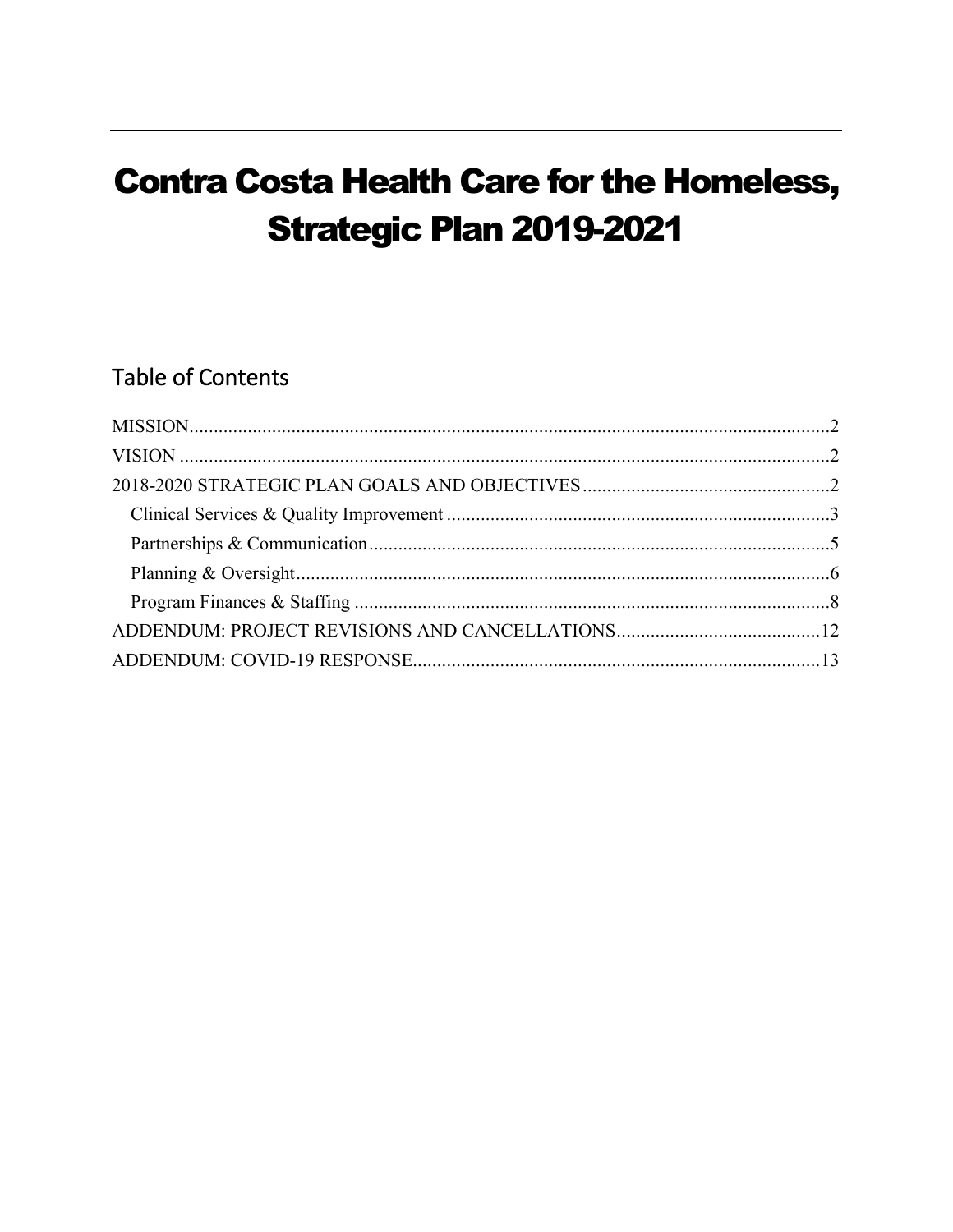### <span id="page-1-0"></span>MISSION

Our mission is to improve the health of the homeless population in Contra Costa County by increasing access to health care and by providing a team-oriented approach to health care that focuses on harm reduction and integration of behavioral and medical services.

## <span id="page-1-1"></span>VISION

All persons experiencing homelessness in Contra Costa County are able to access comprehensive health care services in order to improve health status, effectively manage any chronic conditions and thrive as community members.

#### <span id="page-1-2"></span>2018-2020 STRATEGIC PLAN GOALS AND OBJECTIVES

The following goals and objectives were unanimously approved by the Healthcare for the Homeless Co-Applicant Governing Board in December 2018 [\(meeting minutes\)](https://cchealth.org/healthcare-for-homeless/pdf/2018-1219-gb-minutes.pdf).

Operational oversight of the Strategic Plan is the responsibility of the Healthcare for the Homeless (HCH) Management Team, including:

- Rachael Birch, Project Director
- Dr. Joseph Mega, Medical Director
- Linae Young, Planning & Policy Manager
- Elizabeth Gaines, Nurse Program Manager
- Michael Myette, Mental Health Program Supervisor
- Alison Stribling, Quality Improvement Team
- Julia Surges, Quality Improvement Team
- Gabriella Quintana, Quality Improvement Team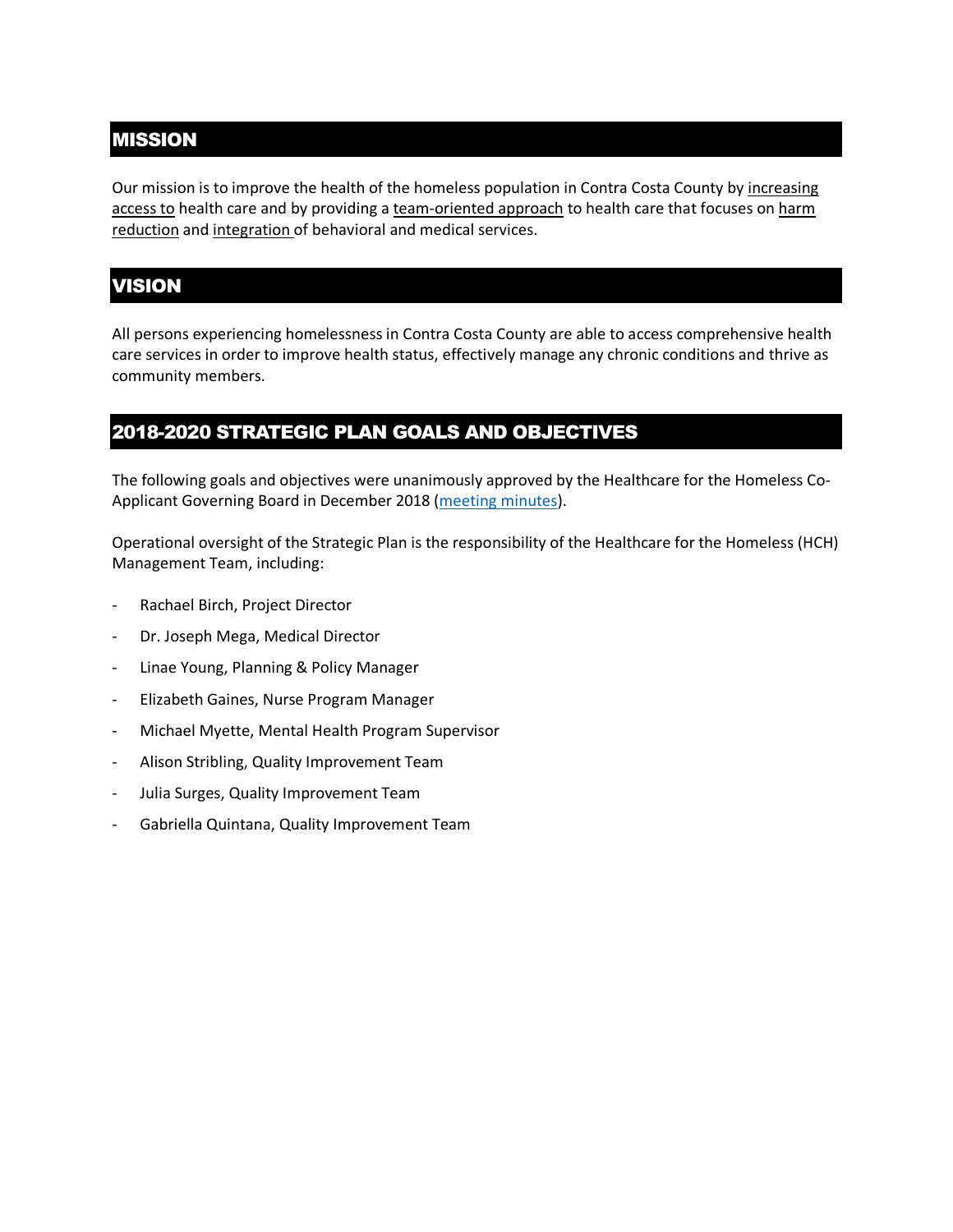## <span id="page-2-0"></span>Clinical Services & Quality Improvement

| Goal                                                                                            | <b>Objectives</b>                                                                                               | <b>Project Status</b>                                 | <b>Completion Date</b> |
|-------------------------------------------------------------------------------------------------|-----------------------------------------------------------------------------------------------------------------|-------------------------------------------------------|------------------------|
| Develop a detailed plan<br>for fixed and mobile                                                 | Review possible site<br>locations as needed                                                                     | Ongoing                                               |                        |
| services in East Contra<br>Costa County in                                                      | <b>HCH Board to annually</b>                                                                                    |                                                       | 2018: 07/2018          |
| collaboration with the                                                                          | review possible East                                                                                            | <b>Complete</b>                                       | 2019: 01/2019          |
| Health, Housing and<br>Homeless Division,                                                       | County sites                                                                                                    |                                                       | 2020: 02/2020          |
| <b>CCHS Ambulatory</b><br>services and<br>community partners                                    | Consider and/or<br>identify new mobile<br>site in East County by<br>12/2019                                     | <b>Complete</b><br>*See Project Revisions<br>Addendum | 12/2019                |
|                                                                                                 | Pilot East County sites                                                                                         | <b>Delayed</b>                                        |                        |
|                                                                                                 | using PDSA (Plan-Do-<br>Study-Act) model and<br>monitoring of<br>productivity                                   | *See COVID-19<br>Addendum                             |                        |
| Collect additional data<br>on location and needs                                                | Identify what data is<br>needed by 08/2019                                                                      | <b>Complete</b>                                       | 08/2019                |
| of elderly homeless,<br>develop and<br>implement a plan in                                      | Map elderly homeless<br>population by 09/2019                                                                   | <b>Complete</b>                                       | 09/2019                |
| collaboration with<br>partners, to address<br>needs                                             | Develop elderly<br>homeless database<br>report by 09/2019                                                       | <b>Complete</b>                                       | 06/2020                |
|                                                                                                 | Identify concerns and<br>gaps in services to use<br>un future program<br>planning by 06/2020                    | <b>Complete</b>                                       | 06/2020                |
|                                                                                                 | Present elderly<br>homeless summary<br>data and<br>recommendations to<br>the Council on<br>Homelessness 06/2020 | <b>Complete</b>                                       | 10/1/2020              |
| <b>Update Quality</b><br>Assurance and<br>Performance<br>Improvement plan to                    | Identify clinical<br>measures to include in<br>QA & PI plan in 2020-<br>2023                                    | <b>Complete</b>                                       | 07/2019                |
| include additional<br>analysis of key clinical<br>process and quality<br>outcome data; identify | <b>Medical Director and</b><br>HCH management to<br>review and update QA<br>& PI plan                           | <b>Complete</b>                                       | 08/2019                |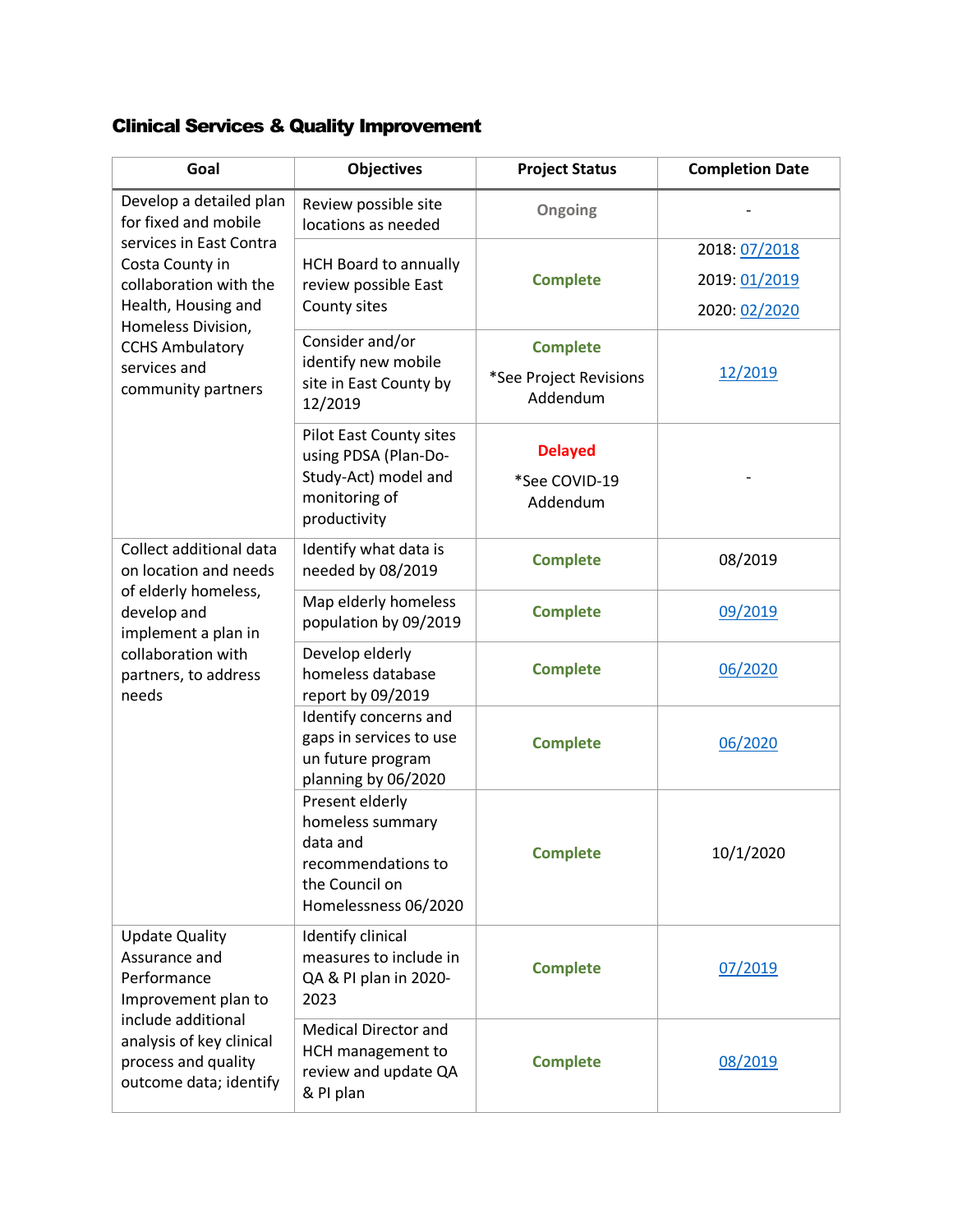| resources required to<br>implement plan                                                                                                                                                                       | Develop baseline data<br>for strategic plan goals<br>and objectives and<br>include in QA &PI plan            | <b>Complete</b> | 10/2019 |
|---------------------------------------------------------------------------------------------------------------------------------------------------------------------------------------------------------------|--------------------------------------------------------------------------------------------------------------|-----------------|---------|
|                                                                                                                                                                                                               | Receive Board for<br>approval of QI plan for<br>2020-2023 by 12/2019                                         | <b>Complete</b> | 12/2019 |
| For identified service<br>gaps:<br>a. Assess and, if                                                                                                                                                          | Maintain quarterly<br>focus groups at<br>shelters and Choosing<br>Change groups                              | Ongoing         |         |
| appropriate, respond<br>to funding and/or<br>reimbursement<br>opportunities<br>b. Identify regulatory<br>or other structural<br>barriers to implement<br>services and assess<br>ability to remove<br>barriers | Monitor and meet<br>quarterly to assess<br>data and identify<br>current structural<br>barriers               | Ongoing         |         |
|                                                                                                                                                                                                               | Develop action plan<br>template for quarterly<br>meetings by 09/2019                                         | <b>Complete</b> | 09/2019 |
|                                                                                                                                                                                                               | Develop action plan to<br>prioritize and address<br>identified barriers and<br>service gaps                  | Ongoing         |         |
|                                                                                                                                                                                                               | <b>Bring identified barriers</b><br>and action plan to<br><b>Public Health Medical</b><br>Director quarterly | Ongoing         |         |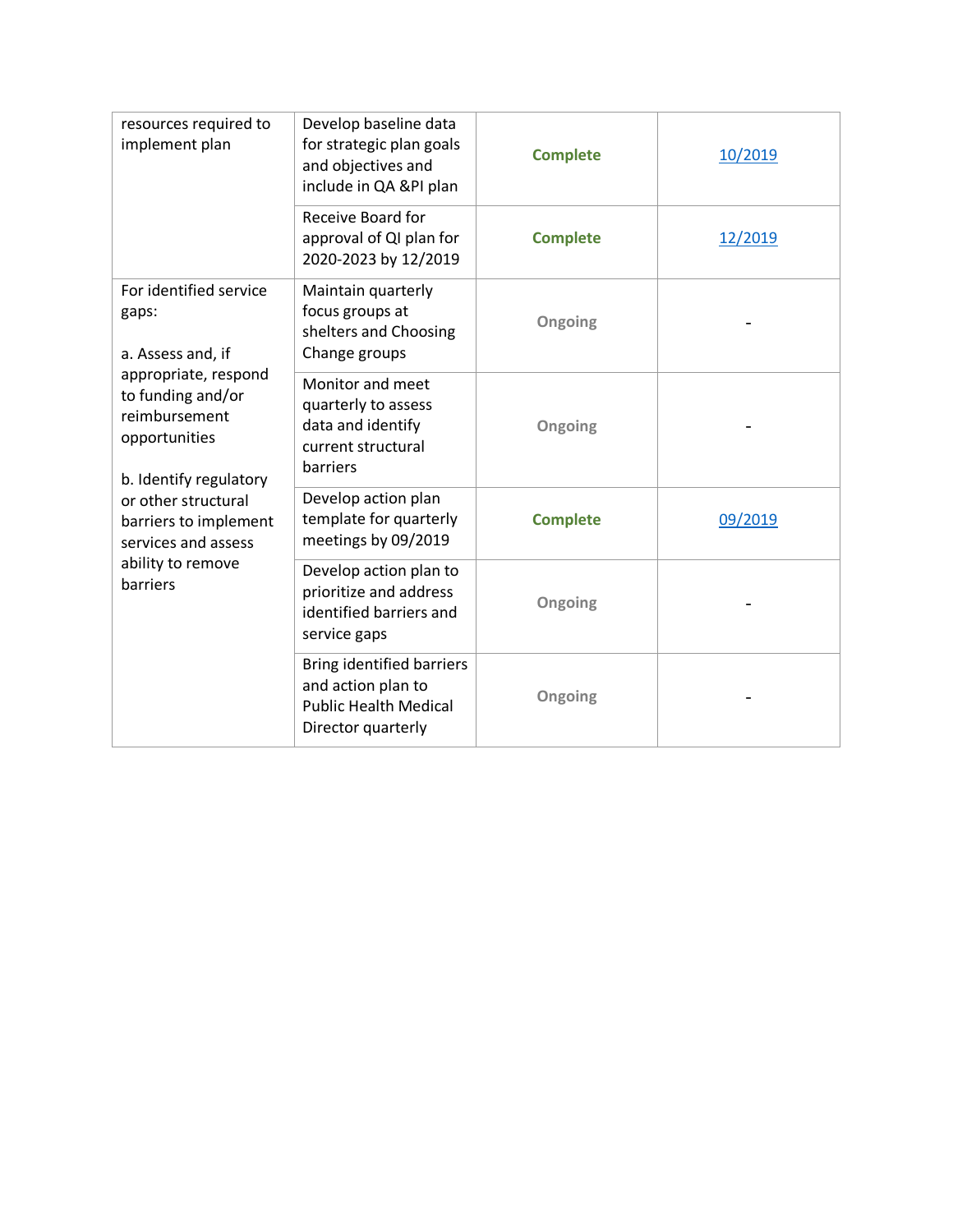## <span id="page-4-0"></span>Partnerships & Communication

| Goal                                                                                                                                                                          | <b>Objectives</b>                                                                                                                                                              | <b>Project Status</b> | <b>Completion Date</b> |
|-------------------------------------------------------------------------------------------------------------------------------------------------------------------------------|--------------------------------------------------------------------------------------------------------------------------------------------------------------------------------|-----------------------|------------------------|
| Identify 2-3 areas to<br>improve coordination<br>with key County<br>partners including<br><b>CCHS</b> divisions:<br>Health, Housing and<br>Homeless, Ambulatory,              | Develop internal<br>communication plan by<br>12/2019 to include<br>provider education,<br>presentations to<br>division heads and<br>staff, HCH website<br>update and promotion | <b>Complete</b>       | 12/2019                |
| Emergency, and<br><b>Behavioral Health</b>                                                                                                                                    | Develop and document<br>3 areas of collaboration<br>for HCH to align<br>services with Health,<br>Housing, and Homeless<br>Division needs by<br>12/2020                         | <b>Complete</b>       | 04/2020                |
|                                                                                                                                                                               | Communicate current<br>state of homeless<br>services, data and new<br>trends at monthly<br><b>Public Health Clinic</b><br>Services managers<br>meeting                         | Ongoing               |                        |
| Develop a "Community<br>Partnership Plan" that<br>includes a guiding<br>vision, identification of<br>key partners and<br>specific goals and<br>objectives for each<br>partner | Develop spreadsheet<br>of partners and<br>services, connection,<br>and relationship with<br>HCH by 12/2019                                                                     | <b>Complete</b>       | 12/2019                |
|                                                                                                                                                                               | Include new<br>"Community<br>Partnership Plan" on<br><b>HCH</b> website                                                                                                        | <b>In Progress</b>    |                        |
|                                                                                                                                                                               | <b>Update County Board</b><br>of Supervisors on<br>homeless updates<br>semi-annually                                                                                           | Ongoing               |                        |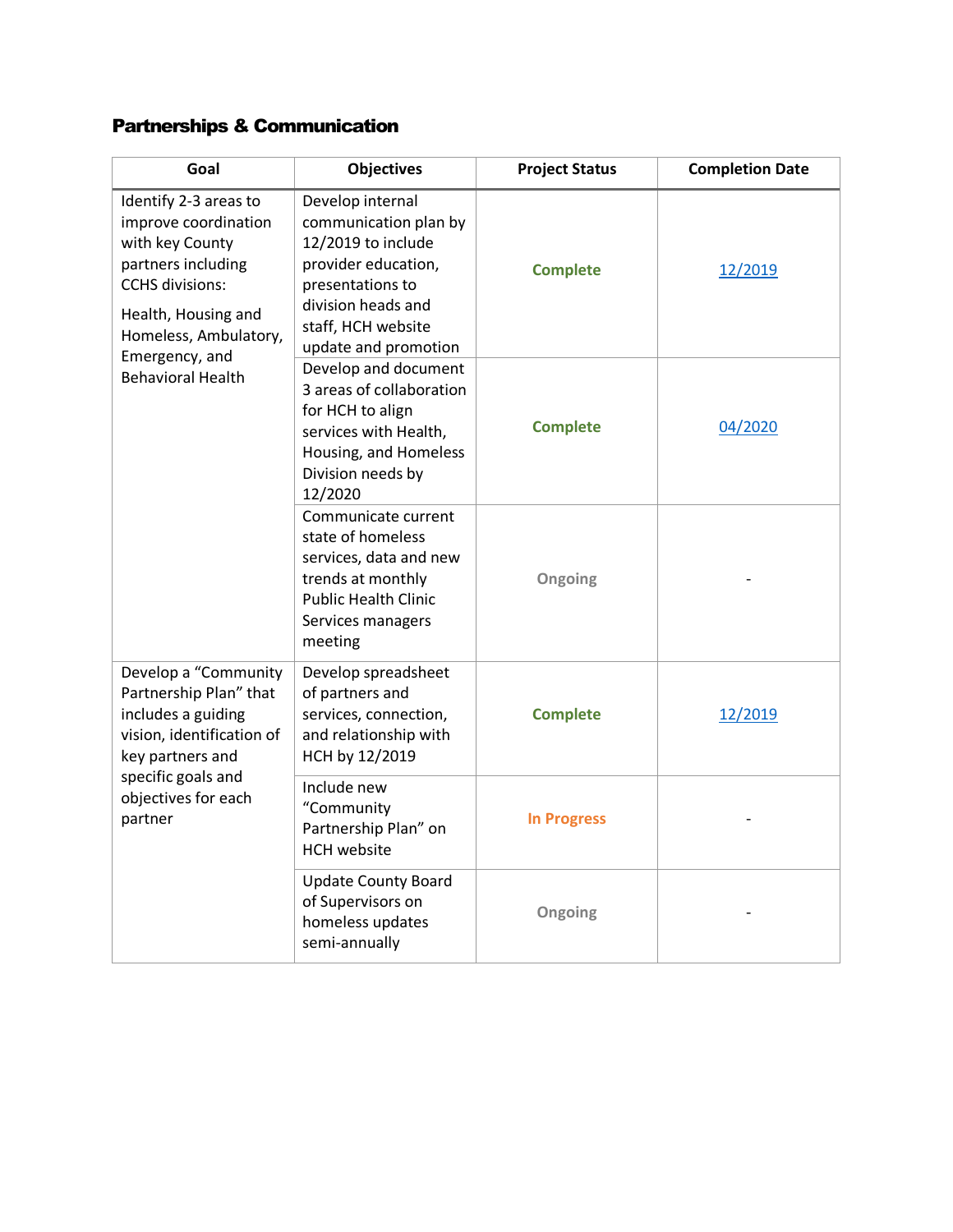## <span id="page-5-0"></span>Planning & Oversight

| Goal                                                                                                                                                   | <b>Objectives</b>                                                                                                                               | <b>Project Status</b>                                  | <b>Completion Date</b> |
|--------------------------------------------------------------------------------------------------------------------------------------------------------|-------------------------------------------------------------------------------------------------------------------------------------------------|--------------------------------------------------------|------------------------|
| Identify key questions<br>and issues requiring<br>data to ensure<br>effective planning:<br>What are the unmet<br>social and health needs               | Gather baseline data<br>on the social needs of<br>homeless patients<br>enrolled in<br>CommunityConnect by<br>12/2019                            | <b>Complete</b><br>*See Project Revisions<br>Addendum  | 12/2019                |
| of the homeless<br>population?                                                                                                                         | Identify special<br>populations with<br>higher needs by<br>07/2020                                                                              | <b>Complete</b>                                        | 06/2020                |
|                                                                                                                                                        | Develop homeless<br>mortality report by<br>1/2020                                                                                               | <b>Complete</b>                                        | 02/2020                |
| Review existing needs<br>assessments available<br>through other county<br>entities and identify<br>data gaps to address<br>key questions and<br>issues | Collect existing needs<br>assessments from<br>within the last 5 years<br>among HCH providers<br>and within Contra<br>Costa County by<br>03/2020 | <b>Delayed</b><br>*See COVID-19<br>Addendum            |                        |
|                                                                                                                                                        | Review and compare<br>needs assessments and<br>conduct summary<br>analysis by 12/2020                                                           | <b>Delayed</b><br>*See COVID-19<br>Addendum            |                        |
|                                                                                                                                                        | Identify gaps in HCH<br>social needs screening<br>by 12/2020 and adjust<br>as needed                                                            | <b>Cancelled</b><br>*See Project Revisions<br>Addendum |                        |
| Conduct internal<br>system analysis of<br>overlapping homeless<br>population data within<br>the Contra Costa<br><b>Health Services</b><br>Department   | Identify systems that<br>live in the data<br>warehouse by 12/2019                                                                               | <b>Complete</b>                                        | 12/2019                |
|                                                                                                                                                        | Identify what services<br>homeless clients are<br>accessing by 07/2020                                                                          | <b>Delayed</b><br>*See COVID-19<br>Addendum            |                        |
|                                                                                                                                                        | Develop map of<br>homeless services and<br>stratify population by<br>12/2020                                                                    | <b>Delayed</b><br>*See COVID-19<br>Addendum            |                        |
|                                                                                                                                                        | Conduct analysis and<br>develop summary of<br><b>CCHS</b> homeless                                                                              | <b>Not Started</b>                                     |                        |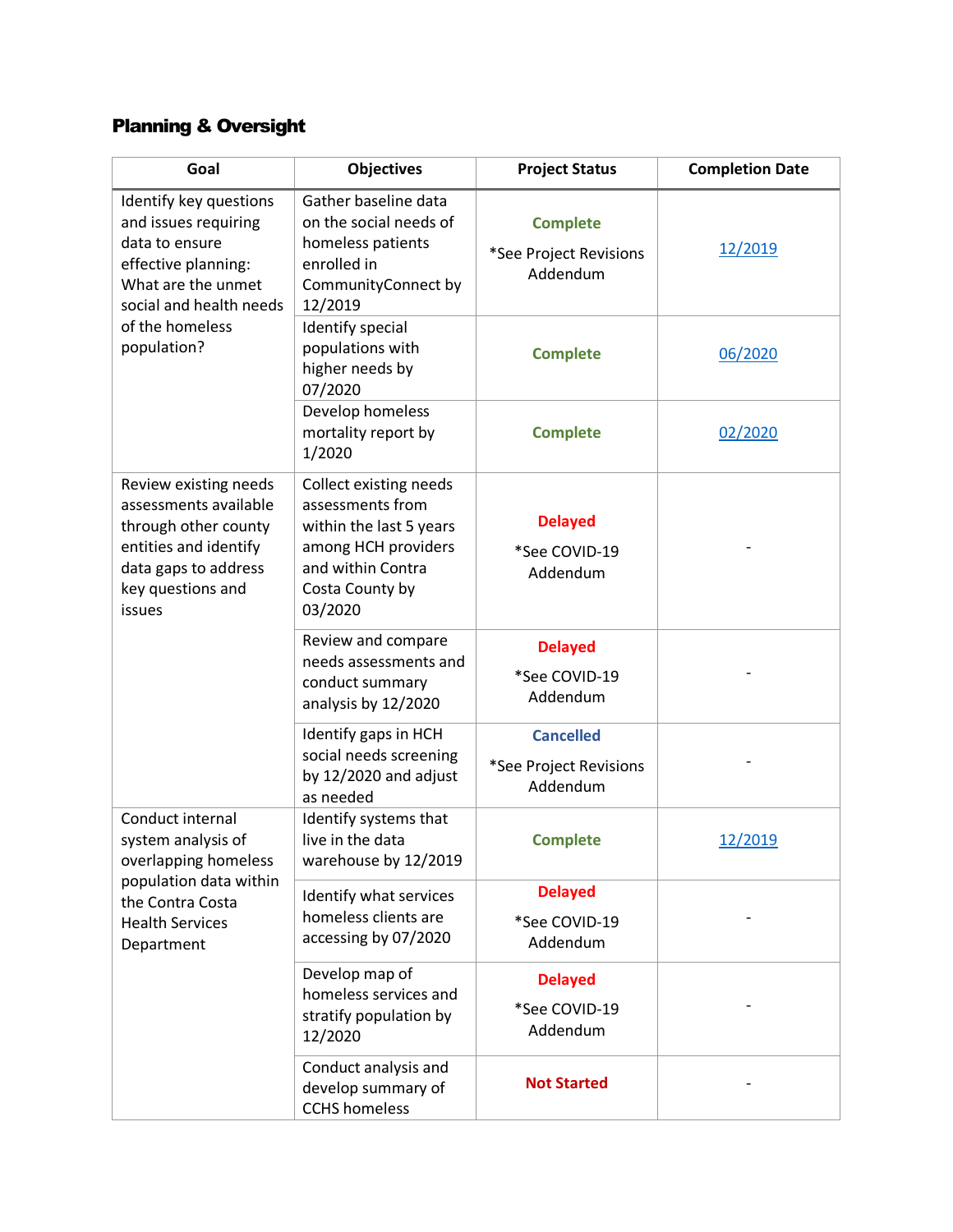|                                                                                                                     | population and<br>services accessed by<br>12/2021                                                       |                 |         |
|---------------------------------------------------------------------------------------------------------------------|---------------------------------------------------------------------------------------------------------|-----------------|---------|
| <b>Conduct Board</b><br>Assessment; develop<br>Board Development &                                                  | Identify, prioritize, and<br>plan trainings for Board<br>development                                    | Ongoing         |         |
| <b>Training Plan</b>                                                                                                | Provide monthly<br>requests of Board from<br>Project Director and<br>include as standing<br>agenda item | Ongoing         |         |
|                                                                                                                     | Develop Board<br>Assessment by<br>12/2019                                                               | <b>Complete</b> | 12/2019 |
| Develop dashboard for<br>routine Board reports<br>to include key clinical,<br>operational, and<br>financial metrics | Create dashboard for<br>all UDS and HCH<br>Specific patients by<br>06/2020                              | <b>Complete</b> | 02/2020 |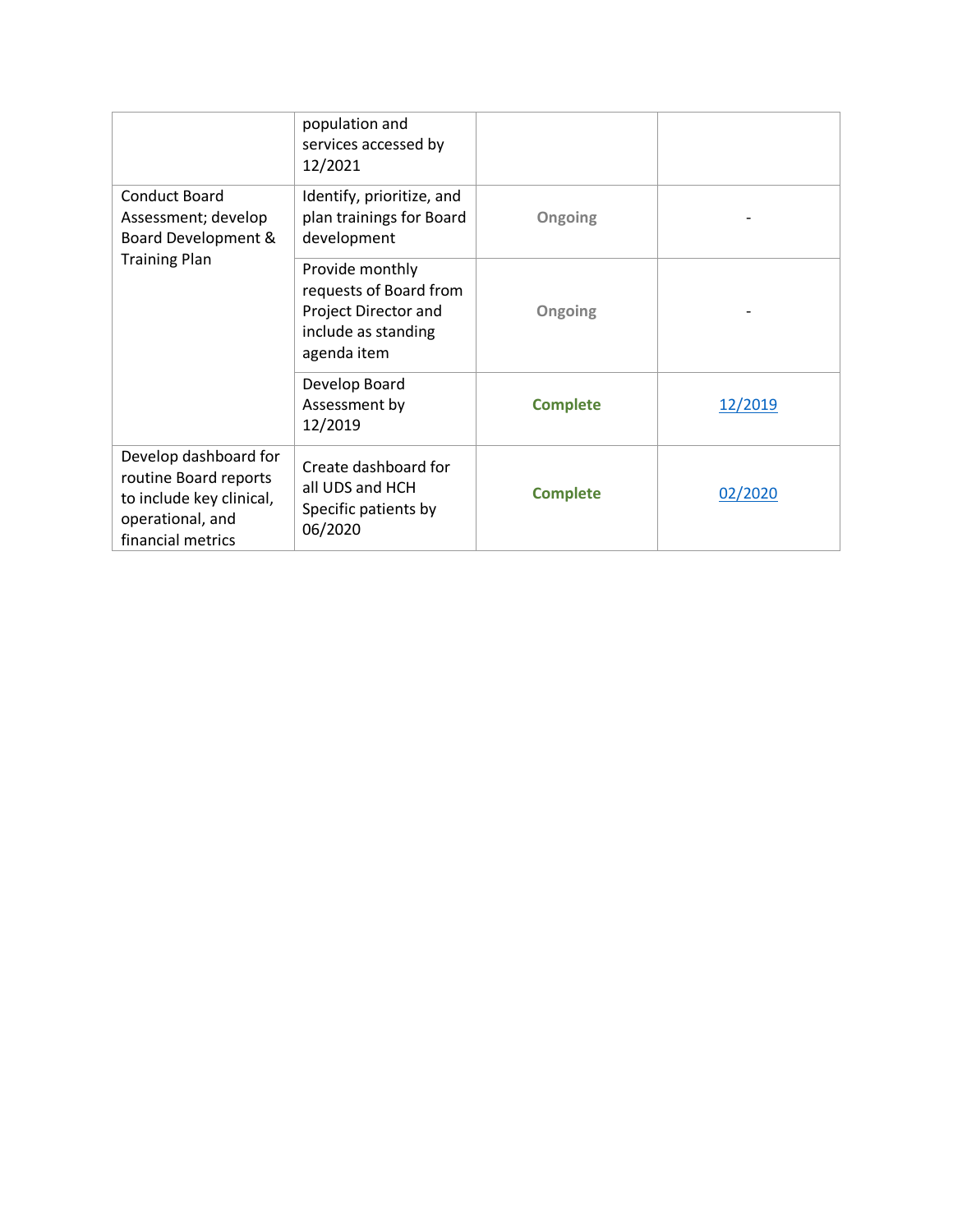## <span id="page-7-0"></span>Program Finances & Staffing

| Goal                                                                                                                         | <b>Objectives</b>                                                                                       | <b>Project Status</b>                       | <b>Completion Date</b>    |
|------------------------------------------------------------------------------------------------------------------------------|---------------------------------------------------------------------------------------------------------|---------------------------------------------|---------------------------|
| Continue to ensure all<br>patients are enrolled in<br>the best                                                               | Monitor and resolve<br>registration errors on a<br>weekly basis                                         | Ongoing                                     |                           |
| insurance/coverage<br>programs possible                                                                                      | Provide annual<br>registration training<br>and coverage insurance<br>training                           | Ongoing                                     |                           |
|                                                                                                                              | Maintain covered CA<br>certifications for 100%<br>of registration staff                                 | Ongoing                                     |                           |
|                                                                                                                              | Finalize insurance<br>coverage standardized<br>procedure by 07/2019                                     | <b>Complete</b>                             | 07/2019                   |
|                                                                                                                              | Decrease uninsured<br>patients by 2.5% by<br>12/2021                                                    | <b>In Progress</b>                          |                           |
| Monitor state and<br>national<br>reimbursement and<br>funding opportunities<br>to support and<br>augment current<br>services | Increase ratio of<br>external non-revenue<br>funding to patients<br>served by 3% annually<br>by 12/2021 | <b>In Progress</b>                          | 2019<br>2020<br>2021: TBD |
| Develop a capital plan<br>to ensure adequate<br>facilities and                                                               | Identify new facilities,<br>equipment, supplies by<br>7/2019                                            | <b>Complete</b>                             | 07/2019                   |
| equipment for service<br>delivery model<br>including mobile                                                                  | Prioritize above items<br>by 12/2019                                                                    | <b>Complete</b>                             | 12/2019                   |
| options                                                                                                                      | Develop capital plan by<br>2/2020                                                                       | <b>Delayed</b><br>*See COVID-19<br>Addendum |                           |
| Identify resources<br>needed for<br>programming changes<br>(new services, new<br>locations, emphasis on                      | Identify gaps in<br>services by 12/2019                                                                 | <b>Complete</b>                             | 12/2019                   |
|                                                                                                                              | Prioritize needs by<br>3/2020                                                                           | <b>Complete</b>                             | 03/2020                   |
| special populations)                                                                                                         | Determine resources<br>and staffing needed by<br>6/2020                                                 | <b>Delayed</b><br>*See COVID-19<br>Addendum |                           |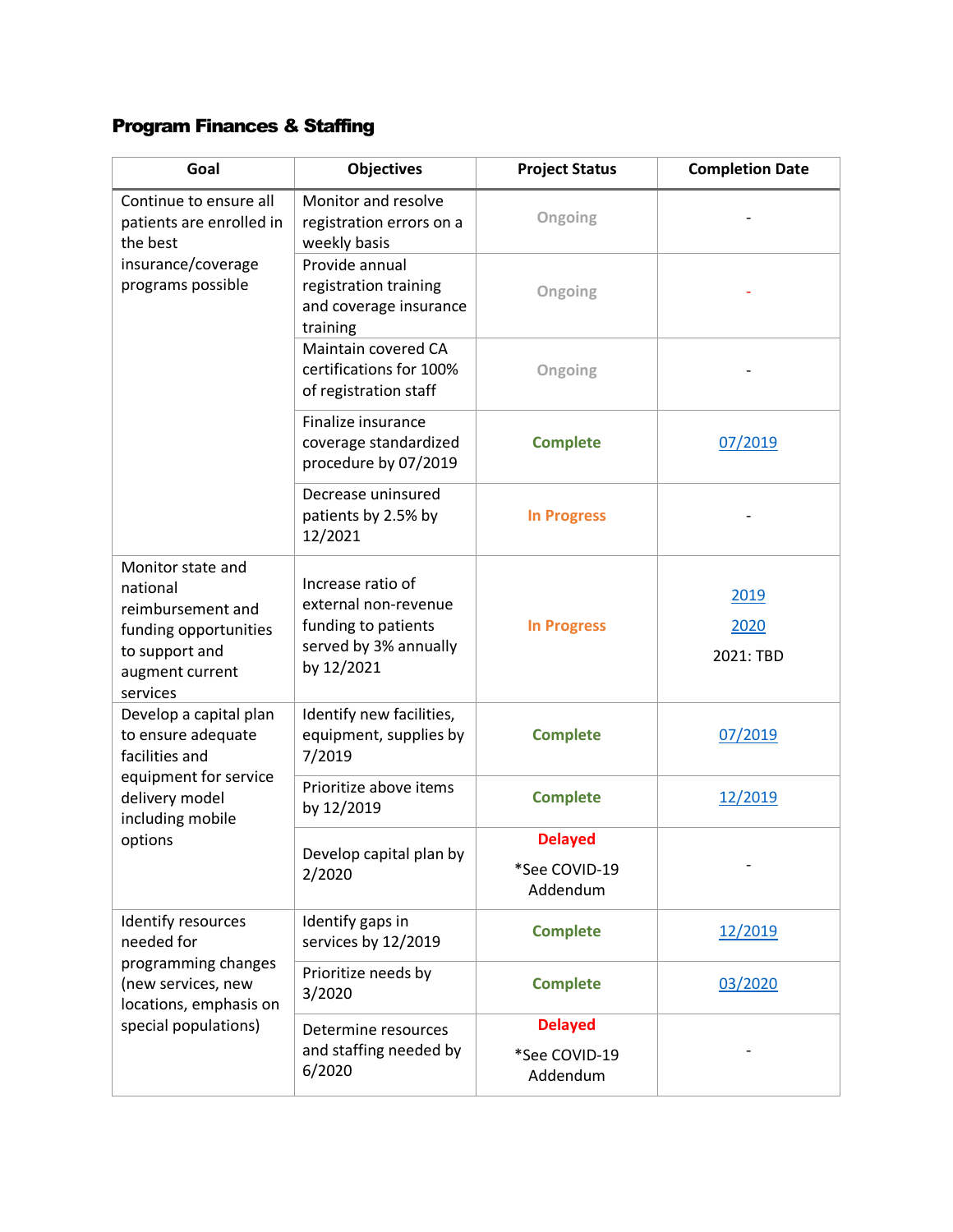|                                                                                              | Update annual HCH<br>operating budget to<br>meet program needs<br>identified                               | Ongoing                                     |         |
|----------------------------------------------------------------------------------------------|------------------------------------------------------------------------------------------------------------|---------------------------------------------|---------|
| Include discussion of<br>programmatic changes<br>in monthly all staff                        | Include 'Program<br>Updates' standing<br>agenda item by 3/2019                                             | <b>Complete</b>                             | 03/2019 |
| meetings                                                                                     | Send all meeting<br>agendas prior to HCH<br><b>All Staff Meetings</b>                                      | Ongoing                                     |         |
|                                                                                              | Document discussion<br>of programmatic<br>changes in monthly<br><b>HCH All Staff Meeting</b><br>minutes    | Ongoing                                     |         |
|                                                                                              | Email and post on<br>shared site HCH All<br><b>Staff Meeting minutes</b><br>for all HCH staff to<br>review | Ongoing                                     |         |
|                                                                                              | Submit monthly HCH<br>All Staff Meeting<br>minutes to HCH Board<br>at the end of every<br>calendar year    | Ongoing                                     |         |
| Provide staff continued<br>core competency,<br>trauma informed care<br>and cultural humility | Develop core<br>competency curriculum<br>by 12/2019                                                        | <b>Complete</b>                             | 07/2019 |
| training                                                                                     | Implement core<br>competency curriculum<br>with all staff by 3/2020                                        | <b>Complete</b>                             | 08/2019 |
|                                                                                              | Maintain monthly<br><b>Trauma Informed Care</b><br>groups for all staff                                    | Ongoing                                     |         |
|                                                                                              | Provide annual cultural<br>humility training for all<br>staff                                              | <b>Delayed</b><br>*See COVID-19<br>Addendum |         |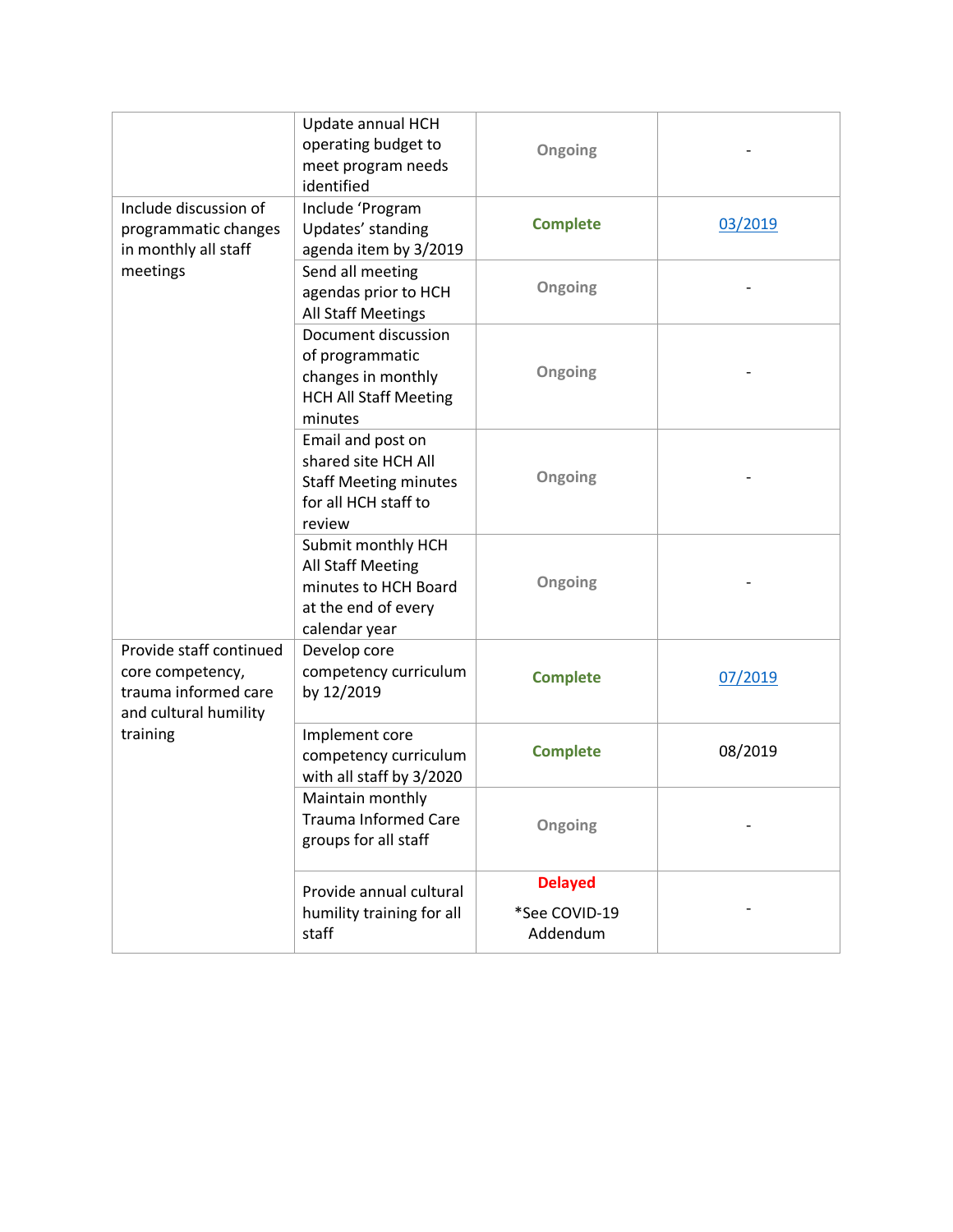### COVID-19 Response

| Goal                                                                                                                   | <b>Objectives</b>                                                                                                                                                                          | <b>Project Status</b> | <b>Completion Date</b>                |
|------------------------------------------------------------------------------------------------------------------------|--------------------------------------------------------------------------------------------------------------------------------------------------------------------------------------------|-----------------------|---------------------------------------|
| Reduce the risk of<br>COVID-19 infection<br>among Contra Costa<br>homeless by<br>implementing COVID-<br>19 testing and | Conduct regular<br>COVID-19 testing of<br>symptomatic and<br>asymptomatic<br>individuals living at<br>encampment sites                                                                     | Ongoing               |                                       |
| surveillance protocols                                                                                                 | Implement scheduled<br>testing at all Project<br>RoomKey hotels based<br>on County wide<br>positivity rate<br>(monthly testing when<br>positivity rate is above<br>5%)                     | <b>Complete</b>       | 06/2020                               |
|                                                                                                                        | Build a COVID-19<br><b>Homeless Dashboard</b><br>in collaboration with<br>H <sub>3</sub> to monitor and<br>track hotel<br>placements, testing,<br>and COVID-19 cases<br>among the homeless | <b>Complete</b>       | Internal: 05/2020:<br>Public: 05/2020 |
| Expand telehealth<br>services to support<br>safe access to care<br>during the COVID-19<br>pandemic                     | Purchase Zoom<br>Healthcare licenses for<br>all HCH Clinical and<br><b>Mental Health</b><br>providers                                                                                      | <b>Complete</b>       | 06/2020                               |
|                                                                                                                        | Adopt new CCHS<br>workflows and tools<br>for telehealth services<br>including automated<br>appointment<br>instructions                                                                     | <b>Complete</b>       | 06/2020                               |
|                                                                                                                        | Provide cell phones<br>pre-loaded with the<br>Zoom application to<br>homeless clients                                                                                                      | Ongoing               |                                       |
|                                                                                                                        | <b>Ensure HCH providers</b><br>have designated<br>telehealth<br>appointments for<br>Project RoomKey hotel<br>residents                                                                     | Ongoing               |                                       |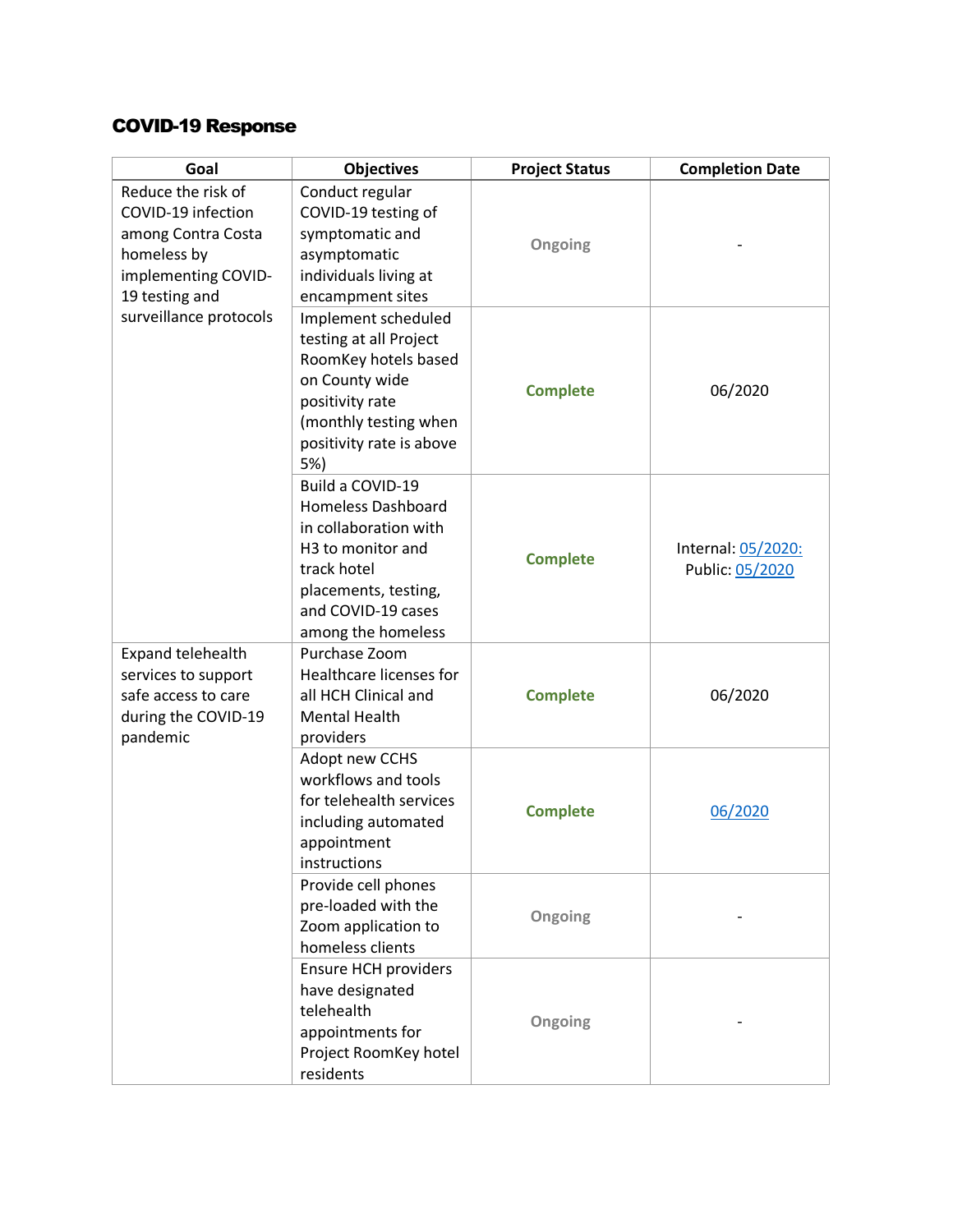| Develop a framework<br>to evaluate the impact<br>of Project RoomKey on | Identify key metrics for<br>ongoing tracking                            | <b>Complete</b> | 08/2020 |
|------------------------------------------------------------------------|-------------------------------------------------------------------------|-----------------|---------|
| homeless patient's<br>mental health                                    | Build a mental health<br>database report to<br>track identified metrics | <b>Complete</b> | 09/2020 |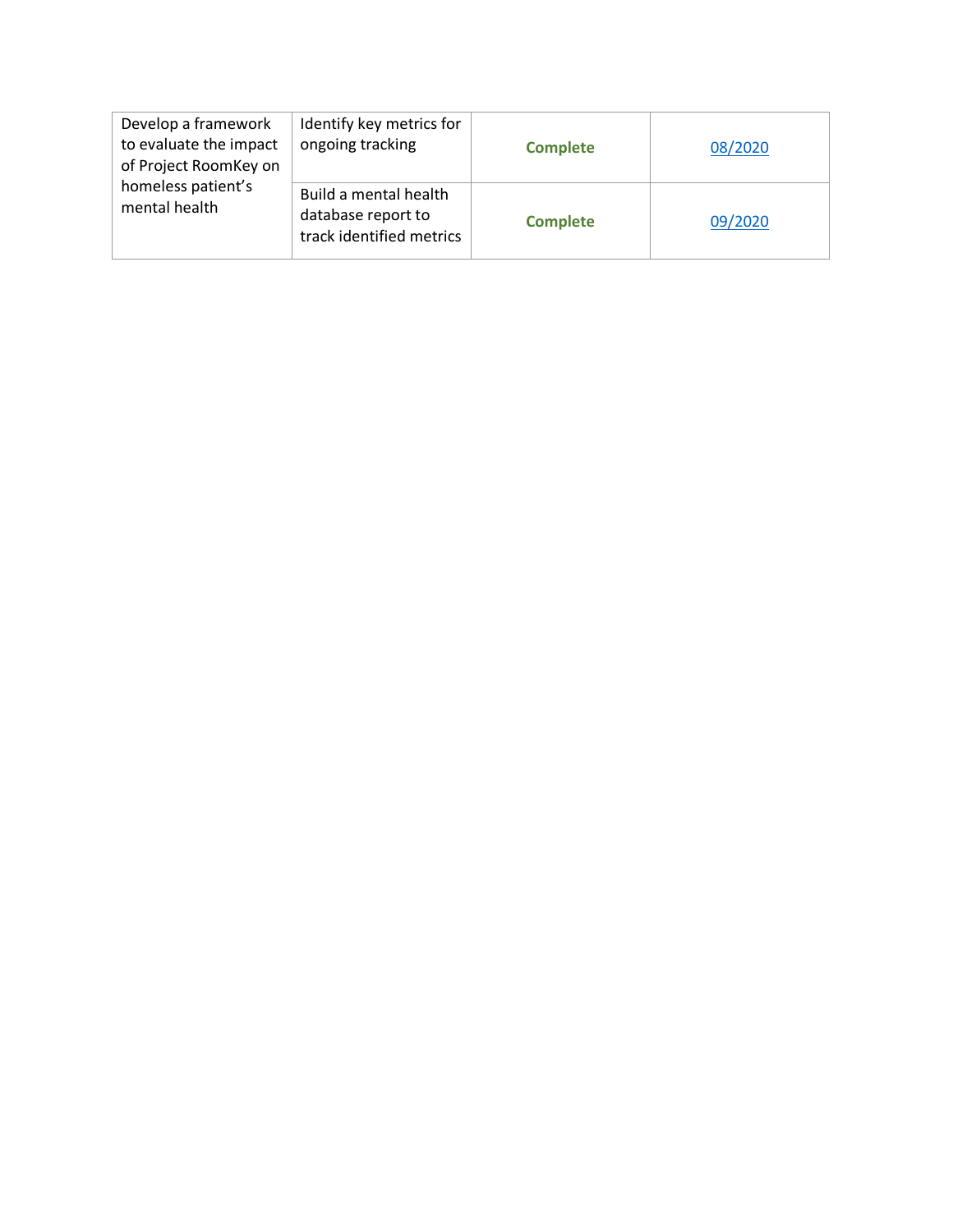### <span id="page-11-0"></span>ADDENDUM: PROJECT REVISIONS AND CANCELLATIONS

The following strategic plan goals and objectives have been modified from the originally adopted version. Revisions were discussed with the Health Care for the Homeless Co-Applicant Governing Board in February 2020 [\(meeting minutes\)](https://cchealth.org/healthcare-for-homeless/pdf/2020-0219-gb-minutes.pdf).

#### *Clinical Services and Quality Improvement*

- **1) Develop detailed plan for fixed and mobile services in East County in collaboration with the Health, Housing and Homeless Division, CCHS Ambulatory services and community partners.**
	- a) Original Objective: Consider and/or identify new ambulatory service sites in East County by 12/2019
	- b) Revised Objective: Consider and/or identify new mobile service site in East County by 12/2019
	- c) Reason for Revision**:** Reduce patient barriers to accessing care by establishing mobile clinic sites in the community

#### *Planning and Oversight*

#### **1) Identify key questions and issues requiring data to ensure effective planning**

- a) Original Objective: Implement social needs screening into HCH clinical intake by 12/2019
- b) Revised Objective: Gather baseline data on the social needs of homeless patients enrolled in CommunityConnect by 12/2019
- c) Reason for Revision: Align with the CCHS system wide initiative to implement a universal social needs screening
- **2) Review existing needs assessments available through other county entities and identify data gaps to address key questions and issues.**
	- a) Original Objective: Identify gaps in HCH social needs screening by 12/2020 and adjust as needed
	- b) Revised Objective: Project Cancelled
	- c) Cancellation Reason: Cancelled in response to a CCHS wide initiative to implement a universal social needs screening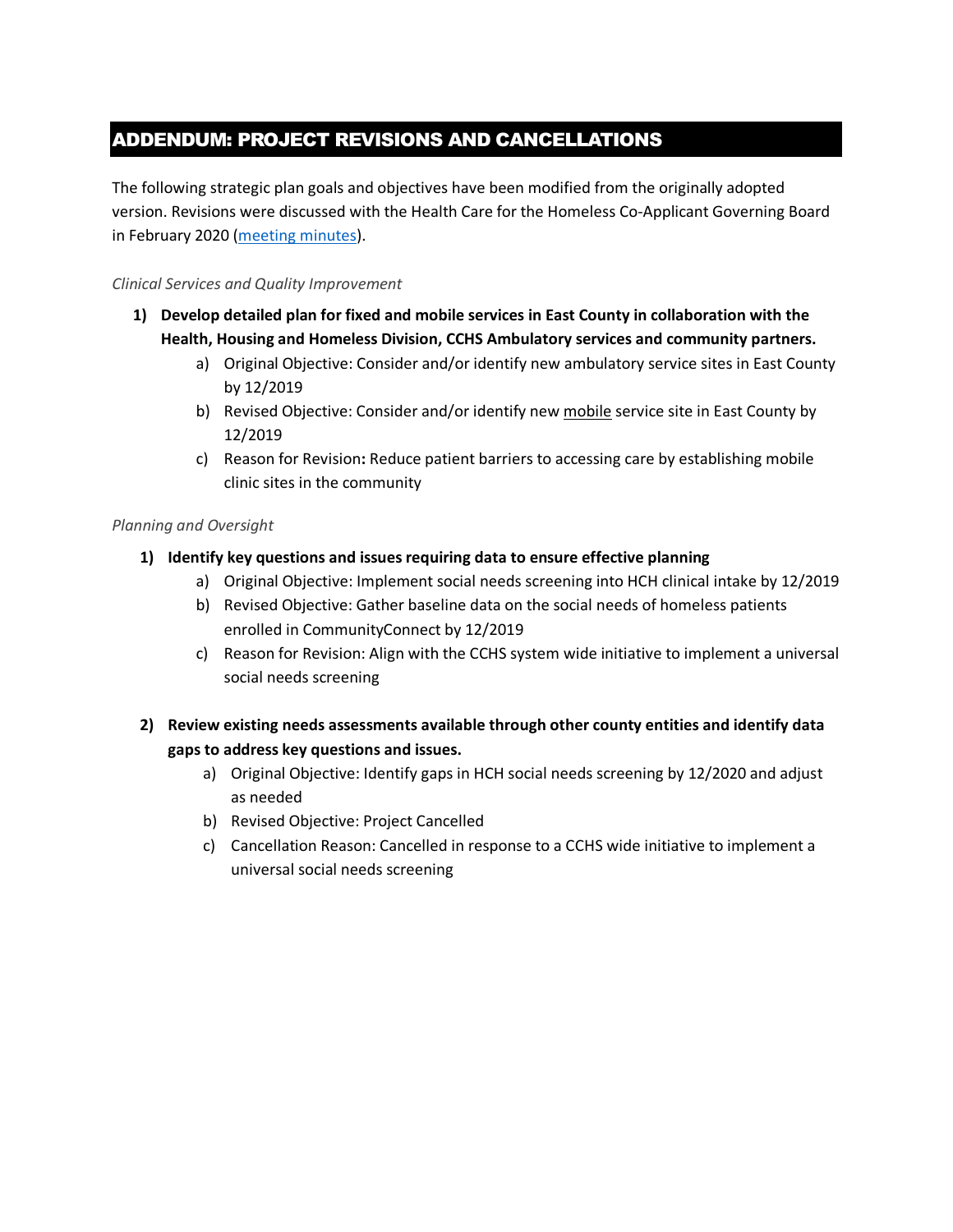## <span id="page-12-0"></span>ADDENDUM: COVID-19 RESPONSE

In response to the COVID-19 pandemic, Health Care for the Homeless has drastically altered our service delivery model to meet the needs of the community during these unprecedented times. Program resources and priorities have shifted to support new initiatives, including: testing and surveillance, expanding telehealth services, and coordinating hotel placements for those at greatest risk for infection.

Recognizing the ongoing role of Health Care for the Homeless in the COVID-19 response, HCH requests Board approval to postpone the following strategic plan initiatives until project year 2021

#### \*Board Approval received on 9/16/2020 [\(meeting minutes\)](https://cchealth.org/healthcare-for-homeless/pdf/2020-0916-gb-minutes.pdf)

#### *Clinical Services and Quality Improvement*

| Goal                                                                                                                                                                                                         | <b>Objectives</b>                                                                               |
|--------------------------------------------------------------------------------------------------------------------------------------------------------------------------------------------------------------|-------------------------------------------------------------------------------------------------|
| Develop detailed plan for fixed and mobile<br>services in East Contra Costa County in<br>collaboration with the Health, Housing and<br>Homeless Division, CCHS Ambulatory services and<br>community partners | Pilot East County sites using PDSA (Plan-Do-<br>Study-Act) model and monitoring of productivity |

#### *Planning and Oversight*

| Goal                                                                                                                                       | <b>Objectives</b>                                                                                                                   |
|--------------------------------------------------------------------------------------------------------------------------------------------|-------------------------------------------------------------------------------------------------------------------------------------|
| Review existing needs assessments available<br>through other county entities and identify data<br>gaps to address key questions and issues | Collect existing needs assessments from within<br>the last 5 years among HCH providers and within<br>Contra Costa County by 03/2020 |
|                                                                                                                                            | Review and compare needs assessments and<br>conduct summary analysis by 12/2020                                                     |
| Conduct internal system analysis of overlapping<br>homeless population data within the Contra Costa<br><b>Health Services Department</b>   | Identify what services homeless clients are<br>accessing by 07/2020                                                                 |
|                                                                                                                                            | Develop map of homeless services and stratify<br>population by 12/2020                                                              |

#### *Program Finances and Staffing*

| Goal                                                                                                                         | <b>Objectives</b>              |
|------------------------------------------------------------------------------------------------------------------------------|--------------------------------|
| Develop a capital plan to ensure adequate<br>facilities and equipment for service delivery model<br>including mobile options | Develop capital plan by 2/2020 |